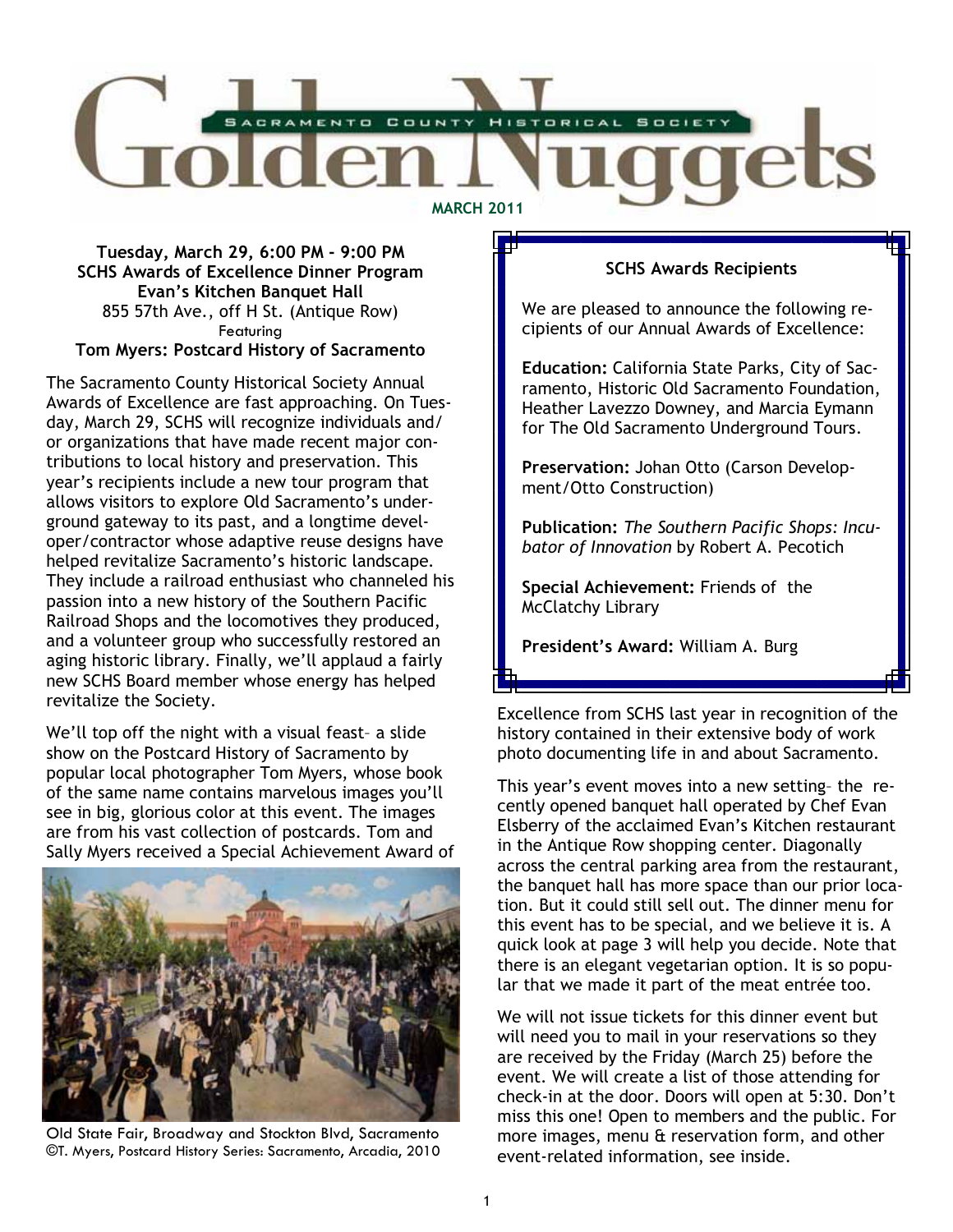### A Sampler of Sacramento's Postcard History Photos and captions courtesy Tom Myers Photography



Above: This postcard of the former Southern Pacific Railway Station on G Street is postmarked November 13, 1913. The building was torn down later. Color image © T. Myers Photography



Above: J Street looking West from Fifth St. Color image © T. Myers Photography



Above: "Seventh & K Sts. by moonlight." This photo was taken in daylight with a hand-colored moon and sky added. The Westfield Downtown Plaza later replaced these buildings. Right: "Feeding whole oranges at the ostrich farm." Who knew that Sacramento had not one or two but FOUR ostrich farms? Sacramento City Directory, 1907. Ladies' hats and boas needed the feathers. Images © T. Myers Photography



### In Memoriam

Gerald A. "Jerry" Paular, Sr.

Authority on Filipinos in U.S.

Founder, Filipino American National Historical Society (FANHS) and Past President of the Sacramento Chapter

Advocate & Bridge Builder

Died, January 18, 2011

### SACRAMENTO COUNTY HISTORICAL SOCIETY

2011-2012 Board of Directors President: Patricia Turse Vice President: William Burg Corresponding Secretary: Illa Collin Treasurer: Dan Winkelman History Consortium: Dr. Bob LaPerrière

Members-at-Large Maryellen Burns, Clare Ellis, Tom Herzog, Carolyn Schimandle, Greg Voelm, Greg Wellman, Lisa Wire

Membership: Jenan Saunders

### GOLDEN NUGGETS

Published at least bimonthly, September to June Editorial & Layout: William Burg, Patricia Turse Email: info@sachistoricalsociety.org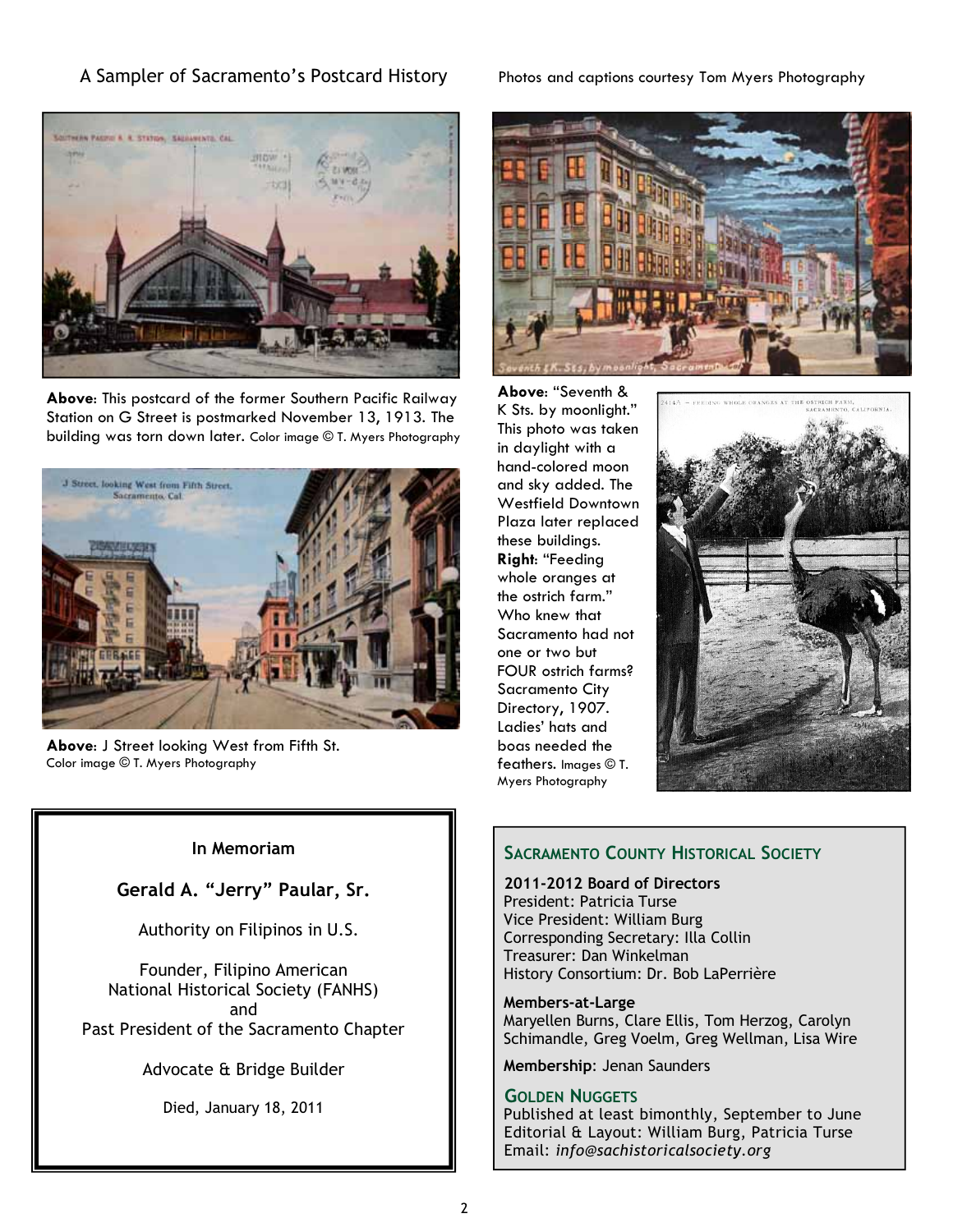# SCHS 2011 Awards Of Excellence Dinner Menu

Tuesday, March 29, 2009, 6 :00 PM (doors open 5:30) Evan's Kitchen Banquet Room

855 57th Street, off H St., in Antique Row mini-mall

No Host Bar

## Assorted Fresh Rolls & Butter

# Salad

 Mixed Green Salad: with tomatoes, cucumbers, garbanzo and kidney beans, Onions, Asiago cheese and croutons; choice of dressing

OR

 Gorgonzola, Pear & Caramelized Walnut Salad on bed of baby spinach tossed with champagne vinaigrette

# Entrée-Split Plate

 Chicken Chasseur: tender 4oz. breast of chicken marinated, then sautéed with garlic, leeks, & mushrooms in a white wine, butter, and herb broth

AND

 \*Butternut Squash Tortellacci: Oven roasted squash with parmesan, provolone, caramelized onion, sage, black pepper, and a touch of amaretto in egg pasta; served in a light curry and ginger sauce

\*may be ordered as full plate vegetarian option below

AND

Sautéed Seasonal Vegetables and Sour Cream Yukon Gold Mashed Potatoes

# Beverage & Dessert included

Decaf Coffee and Iced Tea Cookie & Brownie Tray

A FINING EN A LA BILANA DE LA BILANA DE LA BILANA DE LA BADA DE LA BILANA DE LA BILANA DE LA BILANA DE LA BILA

# Awards Dinner Reservation Form (Photocopied Forms Acceptable)

Name \_\_\_\_\_\_\_\_\_\_\_\_\_\_\_\_\_\_\_\_\_\_\_\_\_\_\_\_\_\_\_\_\_\_\_\_\_\_\_\_ Phone: \_\_\_\_\_\_\_\_\_\_\_\_\_\_\_\_\_\_\_\_\_\_\_\_\_\_\_\_\_\_\_

| Number of reservations: |  | @ \$26 each Total enclosed \$ | Checks payable to SCHS |
|-------------------------|--|-------------------------------|------------------------|
|-------------------------|--|-------------------------------|------------------------|

Number of \*Vegetarian Entrée Dinners (Tortellacci, no chicken) Requested:

Please send this form and your check to SCHS Dinner, P.O. Box 160065, Sacramento, CA 95816-0065

Reservations due by Friday March 25, 5PM Questions: 916-443-6265 Thank You!